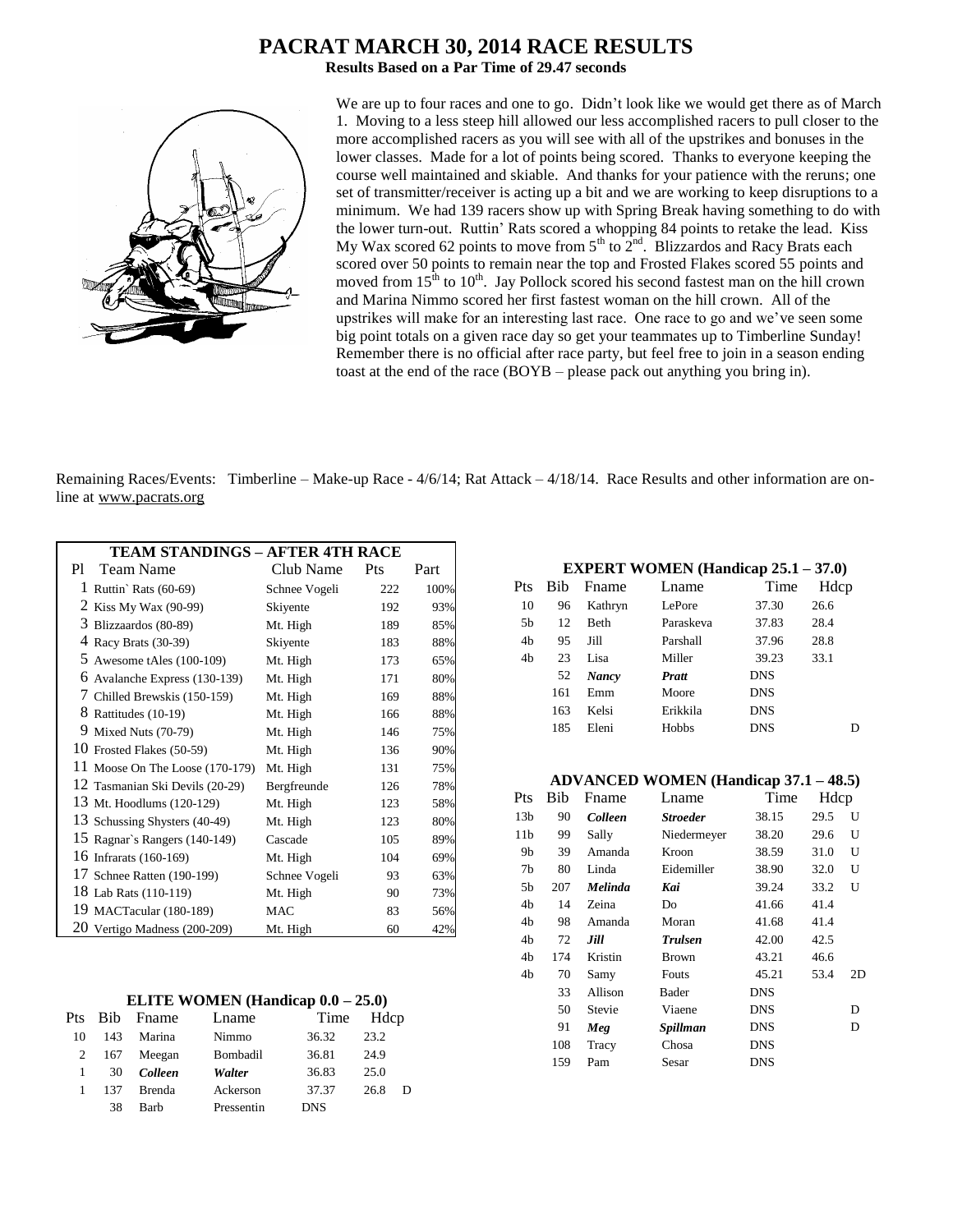| Pts             | Bib | Fname    | Lname          | Time  | Hdcp |   |  |
|-----------------|-----|----------|----------------|-------|------|---|--|
| 13 <sub>b</sub> | 21  | Wendy    | Rust           | 42.35 | 43.7 | U |  |
| 11 <sub>b</sub> | 93  | Sheri    | Parshall       | 43.12 | 46.3 | U |  |
| 9b              | 31  | Nancy    | Foreman        | 43.40 | 47.3 | U |  |
| 7b              | 112 | Marie    | McLean-Sheldon | 43.68 | 48.2 | U |  |
| 5b              | 36  | Alice    | Jacklet        | 43.69 | 48.3 | U |  |
| 4b              | 28  | Jan      | Moore          | 43.97 | 49.2 |   |  |
| 4 <sub>h</sub>  | 29  | Anda     | Cornea         | 45.20 | 53.4 |   |  |
| 1               | 35  | Maria    | Winner         | 45.31 | 53.8 |   |  |
| 4 <sub>h</sub>  | 133 | Sandra   | Volk           | 45.79 | 55.4 |   |  |
| 1               | 89  | Marchond | Gardella       | 48.40 | 64.2 | D |  |

### **INTERMEDIATE WOMEN (Handicap 60.6 – 77.0)**

| Pts             | Bib | Fname         | Lname          | Time       | Hdcp |   |
|-----------------|-----|---------------|----------------|------------|------|---|
| 13 <sub>b</sub> | 55  | Paula         | <b>Bearson</b> | 44.03      | 49.4 | U |
| 11 <sub>b</sub> | 37  | Debbie        | Kitchin        | 44.83      | 52.1 | U |
| 9b              | 122 | Julie         | Moore          | 45.24      | 53.5 | U |
| 7b              | 202 | <b>Betsy</b>  | Marchand       | 46.51      | 57.8 | U |
| 5b              | 94  | <b>Billie</b> | Rease          | 46.66      | 58.3 | U |
| 4b              | 172 | Kristine      | Canham         | 46.73      | 58.6 | U |
| 4b              | 53  | Moniquea      | DeGan          | 47.47      | 61.1 |   |
| 1               | 201 | Sheri         | Cansler        | 47.89      | 62.5 |   |
| 4b              | 150 | <b>Brenda</b> | <b>Becerra</b> | 48.30      | 63.9 |   |
| 4b              | 32  | Selena        | $C$ offman*    | 49.46      | 67.9 |   |
|                 | 78  | Lisa          | Warzyn         | <b>DNS</b> |      |   |

| NOVICE WOMEN (Handicap 77.1 – 106.0) |     |           |               |            |      |   |  |
|--------------------------------------|-----|-----------|---------------|------------|------|---|--|
| Pts                                  | Bib | Fname     | Lname         | Time       | Hdcp |   |  |
| 13 <sub>b</sub>                      | 76  | Candace   | Pool          | 45.34      | 53.9 | U |  |
| 11b                                  | 109 | Laura     | Whitehorn     | 46.02      | 56.2 | U |  |
| 10 <sub>b</sub>                      | 54  | Janet     | Siverts-Smith | 48.70      | 65.3 | U |  |
| 8b                                   | 51  | Patricia  | Savage        | 49.92      | 69.4 | U |  |
| 7b                                   | 34  | Diane     | <b>Hicks</b>  | 50.02      | 69.7 | U |  |
| 5b                                   | 152 | Itsuko    | Day           | 50.44      | 71.2 | U |  |
| 4 <sub>h</sub>                       | 153 | Colleen   | Hankins       | 51.63      | 75.2 | U |  |
| 4b                                   | 179 | Susie     | Yanzick       | 52.56      | 78.4 |   |  |
| 4b                                   | 154 | Jacquelyn | Lane          | 52.61      | 78.5 |   |  |
| 4b                                   | 156 | Jeanne    | Nyquist       | 52.87      | 79.4 |   |  |
| 4b                                   | 24  | Shawn     | Storey        | 56.10      | 90.4 |   |  |
| 1                                    | 171 | Mera      | Stepan        | <b>DNF</b> |      | D |  |
|                                      | 17  | Shelli    | Morton        | <b>DNS</b> |      |   |  |
|                                      | 97  | Wendy     | Morseth       | DNS        |      | D |  |
|                                      | 129 | Caylah    | Dargan        | <b>DNS</b> |      |   |  |

### **BEGINNER WOMEN (Handicap 106.1 and Greater)**

|    |             | Pts Bib Fname | Lname   | Time Hdcp |        |        |
|----|-------------|---------------|---------|-----------|--------|--------|
|    | 13b 119 Pat |               | Barry   | 53.34     | 81.0   | H      |
| 4b |             | 92 Svlvia     | Orefice | 54.54     | 85.1   | $\Box$ |
| 4b |             | 111 Elsebeth  | Frank   | 55.57     | 88.6 U |        |

#### **NEW RACERS – WOMEN**

|      | 116 Linda | Pearce  | <b>DNS</b> |
|------|-----------|---------|------------|
|      | 178 Diane | Domina  | <b>DNS</b> |
| 181. | Chelsi    | Elliott | <b>DNS</b> |

#### **ELITE MEN (Handicap 0.0 – 15.0)**

| Pts | Bib | Fname          | Lname          | Time       | Hdcp |    |
|-----|-----|----------------|----------------|------------|------|----|
| 10  | 134 | Jay            | Pollock        | 32.61      | 10.7 |    |
| 8   | 66  | Peter          | Dodd           | 32.71      | 11.0 |    |
| 7   | 132 | Mark           | Stanford       | 33.64      | 14.2 |    |
| 5   | 130 | Geoff          | Mihalko        | 33.76      | 14.6 |    |
| 4   | 79  | Paul           | Soper          | 33.79      | 14.7 |    |
| 2   | 117 | <b>Brian</b>   | Stanley        | 34.08      | 15.6 | D  |
| 1   | 144 | <b>Gunther</b> | <b>Bergner</b> | 34.22      | 16.1 | D  |
| 1   | 182 | Kevin          | Chapman        | 34.33      | 16.5 | D  |
| 1   | 60  | Dale           | Parshall       | 34.35      | 16.6 | D  |
| 1   | 102 | Ward           | Jagels         | 34.63      | 17.5 | D  |
| 1   | 198 | Scott          | Morrison       | 35.36      | 20.0 | D  |
| 1   | 64  | <b>Bruce</b>   | Parshall       | 37.04      | 25.7 | 2D |
|     | 100 | Alan           | <b>Bean</b>    | <b>DNS</b> |      |    |
|     | 158 | Ken            | Park           | <b>DNS</b> |      |    |
|     | 180 | Ben            | McKinley       | <b>DNS</b> |      |    |
|     | 187 | Alex           | Ilica          | <b>DNS</b> |      |    |

#### **EXPERT MEN (Handicap 15.1 – 22.5)**

| Pts             | Bib | Fname        | Lname         | Time       | Hdcp |   |
|-----------------|-----|--------------|---------------|------------|------|---|
| 10              | 140 | Ryan         | <b>Rooper</b> | 34.75      | 17.9 |   |
| 8               | 131 | Gary         | Gunderson     | 34.90      | 18.4 |   |
| 10 <sub>b</sub> | 69  | Bob          | Lawrence      | 35.37      | 20.0 |   |
| 5               | 87  | <b>Tom</b>   | Scott         | 35.56      | 20.7 |   |
| $\overline{4}$  | 192 | Greg         | Dilger        | 35.63      | 20.9 |   |
| 2               | 176 | Paul         | Lyshaug       | 35.95      | 22.0 |   |
| 1               | 10  | <b>Chris</b> | Wiley         | 36.04      | 22.3 |   |
| $\mathbf{1}$    | 46  | Daryl        | Seitzer       | 36.22      | 22.9 | D |
| 1               | 11  | Farzin       | Ghezel        | 36.26      | 23.0 | D |
| 1               | 126 | Thomas       | Hildick       | 36.26      | 23.0 | D |
| 1               | 127 | Loren        | <b>Black</b>  | 36.45      | 23.7 | D |
| $\mathbf{1}$    | 165 | Rob          | Weisskirchen  | 36.69      | 24.5 | D |
|                 | 74  | Andrew       | Hobart        | <b>DNS</b> |      |   |
|                 | 138 | <b>Jeff</b>  | Ackerson      | <b>DNS</b> |      | D |
|                 | 186 | <b>Brian</b> | Bogatin       | <b>DNS</b> |      |   |
|                 | 199 | Robert       | Galasso       | DNS        |      |   |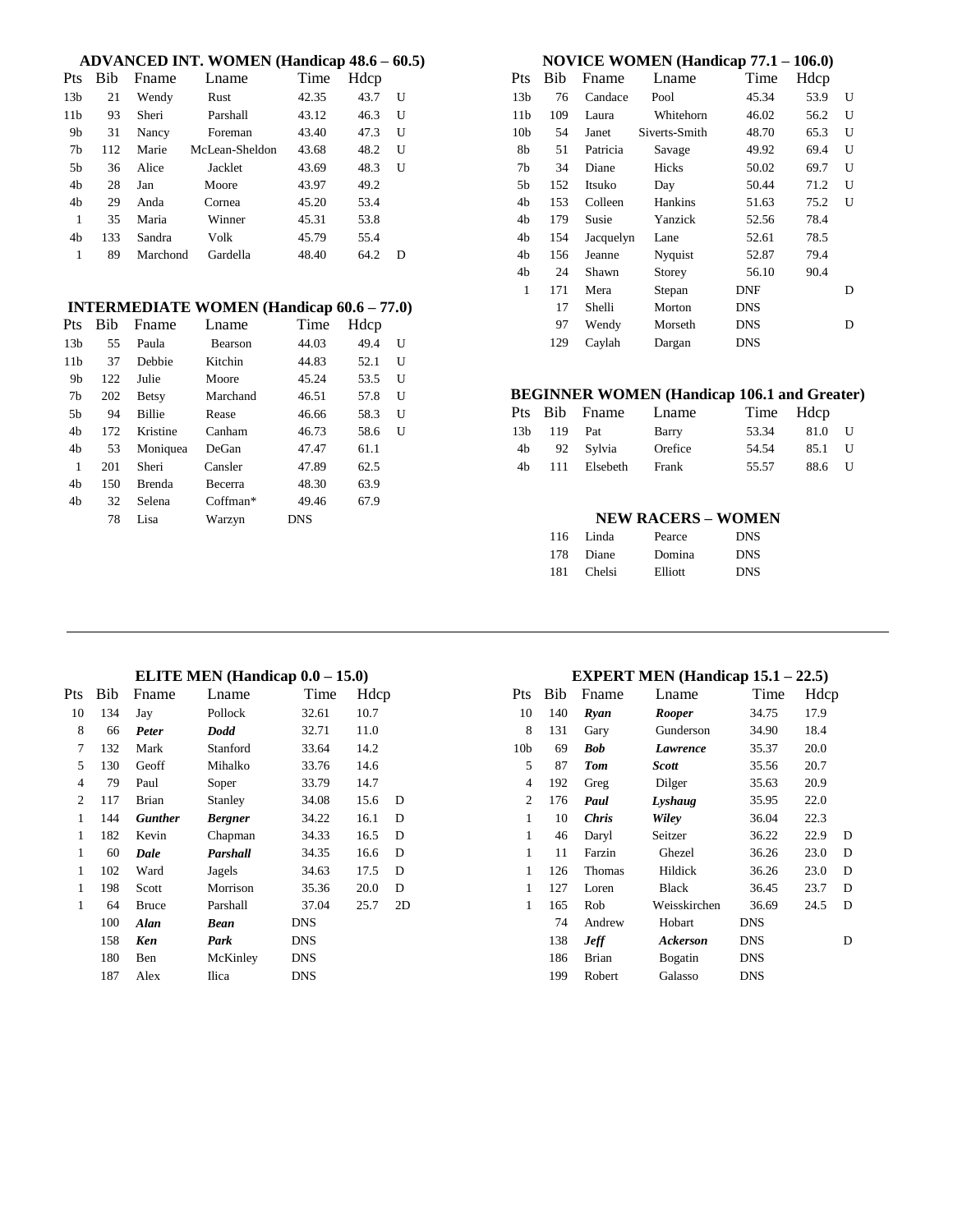#### **ADVANCED MEN (Handicap 22.6 – 30.0)**

|                 |     |                | $\frac{1}{111}$ |            |      |   |
|-----------------|-----|----------------|-----------------|------------|------|---|
| Pts             | Bib | Fname          | Lname           | Time       | Hdcp |   |
| 13 <sub>b</sub> | 142 | Mark           | Conan           | 35.35      | 20.0 | U |
| 11 <sub>b</sub> | 67  | Jack           | Walker          | 35.73      | 21.2 | U |
| 9b              | 190 | Dave           | Pritchard       | 36.12      | 22.6 |   |
| $\overline{4}$  | 136 | Vladimir       | Didenko         | 36.47      | 23.8 |   |
| 5b              | 86  | <b>Michael</b> | <b>Slauson</b>  | 37.13      | 26.0 |   |
| 1               | 160 | <b>Garth</b>   | <b>Eliason</b>  | 37.16      | 26.1 |   |
| 4b              | 115 | <b>Bob</b>     | Long            | 37.20      | 26.2 |   |
| 4b              | 15  | Morten         | Kvinge          | 37.41      | 26.9 |   |
| 1               | 177 | Calvin         | Rasmussen       | 38.12      | 29.4 |   |
| 1               | 20  | Ed             | Carman          | 38.68      | 31.3 | D |
|                 | 42  | Alan           | Polaski         | <b>DNS</b> |      |   |
|                 | 162 | <b>Steve</b>   | Farah           | <b>DNS</b> |      |   |
|                 | 184 | Daniel         | Petrusich       | <b>DNS</b> |      |   |
|                 | 193 | Tim            | Aid             | <b>DNS</b> |      |   |
|                 | 200 | <b>Thomas</b>  | Cansler         | <b>DNS</b> |      |   |
|                 | 204 | <b>Grant</b>   | Fitzpatrick     | <b>DNS</b> |      | D |
|                 | 205 | <b>Jerry</b>   | Fitzpatrick     | <b>DNS</b> |      |   |
|                 |     |                |                 |            |      |   |

### **ADVANCED INT. MEN (Handicap 30.1 - 41.0)**

| Pts             | Bib | Fname         | Lname          | Time       | Hdcp |   |
|-----------------|-----|---------------|----------------|------------|------|---|
| 13 <sub>b</sub> | 62  | John          | Orefice        | 37.60      | 27.6 | U |
| 12 <sub>b</sub> | 63  | <b>Gordon</b> | Lusk           | 37.78      | 28.2 | U |
| 11 <sub>b</sub> | 195 | Randall       | Lew            | 37.92      | 28.7 | U |
| 10 <sub>b</sub> | 65  | Tracy         | Livingston     | 38.00      | 28.9 | U |
| 10 <sub>b</sub> | 68  | Terry         | Walter         | 38.09      | 29.3 | U |
| 9b              | 145 | Steve         | Claussen       | 38.18      | 29.6 | U |
| 9b              | 155 | Michael       | Mecham         | 38.20      | 29.6 | U |
| 8b              | 194 | <b>Dexter</b> | Hill           | 38.32      | 30.0 | U |
| 8b              | 58  | <b>Bruce</b>  | Kuper          | 38.41      | 30.3 |   |
| 7b              | 139 | Jeff          | Dulcich        | 38.52      | 30.7 |   |
| 3               | 135 | Chad          | Harris         | 38.65      | 31.2 |   |
| 5 <sub>b</sub>  | 19  | Frank         | Hadella        | 38.89      | 32.0 |   |
| 4b              | 151 | <b>Terry</b>  | <b>Becerra</b> | 38.98      | 32.3 |   |
| 4b              | 106 | David         | Schor*         | 39.02      | 32.4 |   |
| 4b              | 146 | Daniel        | Lane           | 39.02      | 32.4 |   |
| $\mathbf{1}$    | 88  | <b>Brice</b>  | Beck           | 39.08      | 32.6 |   |
| 4b              | 85  | <b>Bryan</b>  | Gyllen         | 39.17      | 32.9 |   |
| 4b              | 73  | David         | Larson         | 40.02      | 35.8 |   |
| 4b              | 56  | Dave          | Cronauer       | 40.16      | 36.3 |   |
| 4b              | 173 | Raj           | Savara         | 40.40      | 37.1 |   |
| $\mathbf{1}$    | 77  | Clay          | Poppert        | 40.41      | 37.1 |   |
| $\mathbf{1}$    | 47  | John          | <b>Barton</b>  | 41.20      | 39.8 |   |
| $\mathbf{1}$    | 120 | Phil          | Mant           | 41.31      | 40.2 |   |
| $\mathbf{1}$    | 40  | McCoy         | Smith          | 41.32      | 40.2 |   |
|                 | 22  | Joe           | Nelson         | <b>DNS</b> |      |   |
|                 | 41  | Mark          | Friedman       | <b>DNS</b> |      | D |
|                 | 71  | Keith         | Appleman       | <b>DNS</b> |      |   |
|                 | 105 | David         | Lederfine      | <b>DNS</b> |      |   |
|                 | 107 | John          | Snodgrass      | <b>DNS</b> |      |   |
|                 | 175 | Troy          | Hall           | <b>DNS</b> |      |   |
|                 | 183 | Tim           | Cundari        | <b>DNS</b> |      |   |
|                 | 191 | Scott         | Rich           | <b>DNS</b> |      | D |
|                 | 196 | Charley       | Scott          | <b>DNS</b> |      |   |
|                 | 206 | Robert        | Hess           | <b>DNS</b> |      | D |

|                 |            |                | <b>INTERMEDIATE MEN (Handicap 41.1 - 50.0)</b> |            |      |   |
|-----------------|------------|----------------|------------------------------------------------|------------|------|---|
| Pts             | <b>Bib</b> | Fname          | Lname                                          | Time       | Hdcp |   |
| 13 <sub>b</sub> | 18         | Armin          | Dahms                                          | 39.43      | 33.8 | U |
| 12 <sub>b</sub> | 81         | Jeff           | Guss                                           | 40.82      | 38.5 | U |
| 10 <sub>b</sub> | 101        | Allan          | Paraskeva                                      | 41.00      | 39.1 | U |
| 9b              | 157        | Tim            | Culligan                                       | 41.29      | 40.1 | U |
| 8b              | 61         | Robert         | <b>Brown</b>                                   | 41.55      | 41.0 | U |
| 6b              | 48         | David          | Papworth                                       | 41.62      | 41.2 |   |
| 5b              | 25         | Paul           | Tidball                                        | 41.68      | 41.4 |   |
| 4b              | 59         | Jeff           | <b>Brooks</b>                                  | 41.91      | 42.2 |   |
| 4b              | 27         | Ted            | Stagnone                                       | 42.15      | 43.0 |   |
| 4b              | 82         | Jay            | Azevedo                                        | 42.37      | 43.8 |   |
| 4b              | 26         | Jerry          | Adamowicz                                      | 42.48      | 44.2 |   |
| 4b              | 57         | Kay            | Kinyon                                         | 42.50      | 44.2 |   |
| 4b              | 83         | Shawn          | Miller                                         | 43.31      | 47.0 |   |
| 1               | 43         | <b>Brandon</b> | Antoni                                         | 44.05      | 49.5 |   |
|                 | 49         | Scott          | Gilfillan                                      | <b>DNS</b> |      |   |
|                 | 103        | Robert         | Weiss                                          | <b>DNS</b> |      |   |
|                 | 104        | Gary           | Stevenson                                      | <b>DNS</b> |      | D |
|                 | 123        | <b>Ben</b>     | Thamert                                        | <b>DNS</b> |      |   |
|                 | 203        | Troy           | Bowman*                                        | <b>DNS</b> |      |   |

#### **NOVICE MEN (Handicap 50.1 – 66.0)**

| Pts             | Bib | Fname          | Lname           | Time       | Hdcp |    |
|-----------------|-----|----------------|-----------------|------------|------|----|
| 13 <sub>b</sub> | 170 | Scott          | Stepan          | 42.60      | 44.6 | U  |
| 11 <sub>b</sub> | 16  | Matt           | <b>Thompson</b> | 43.51      | 47.6 | U  |
| 10 <sub>b</sub> | 84  | Greg           | Fredericks      | 43.59      | 47.9 | U  |
| 8b              | 45  | Duncan         | Kitchin         | 44.56      | 51.2 |    |
| 6b              | 110 | Lonny          | Schiller        | 44.82      | 52.1 |    |
| 1               | 114 | Dave           | Myers           | 45.03      | 52.8 |    |
| 4b              | 75  | Robert         | Hingst          | 45.09      | 53.0 |    |
| 4b              | 124 | Scott          | Andersen        | 45.25      | 53.6 |    |
| 4b              | 113 | Yon            | Sheldon         | 45.28      | 53.7 |    |
| 1               | 141 | Jay            | Fineman         | 47.10      | 59.8 |    |
| 4b              | 121 | Chuck          | Westergren      | 49.89      | 69.3 | 2D |
|                 | 164 | George         | Laird           | <b>DNS</b> |      |    |
|                 | 208 | <b>Bradley</b> | $Hess*$         | <b>DNS</b> |      |    |

### **BEGINNER MEN (Handicap 66.1 and Greater)**

| <b>Pts</b> |     | Bib Fname   | Lname    | Time       | Hdcp  |  |
|------------|-----|-------------|----------|------------|-------|--|
| 13b        | 13  | Conrad      | Foord    | 43.70      | 48.3  |  |
| 4b         | 166 | Jeff        | Stephen  | 51.63      | 75.2  |  |
|            | 44  | Michael     | Adams*   | 71.62      | 143.0 |  |
|            | 125 | Christopher | Hampson  | <b>DNS</b> |       |  |
|            | 128 | Dave        | Driscoll | <b>DNS</b> |       |  |

#### **NEW RACERS – MEN**

| 118 | <b>Bob</b> | Schwoeffermann | DNS |
|-----|------------|----------------|-----|
|     |            |                |     |